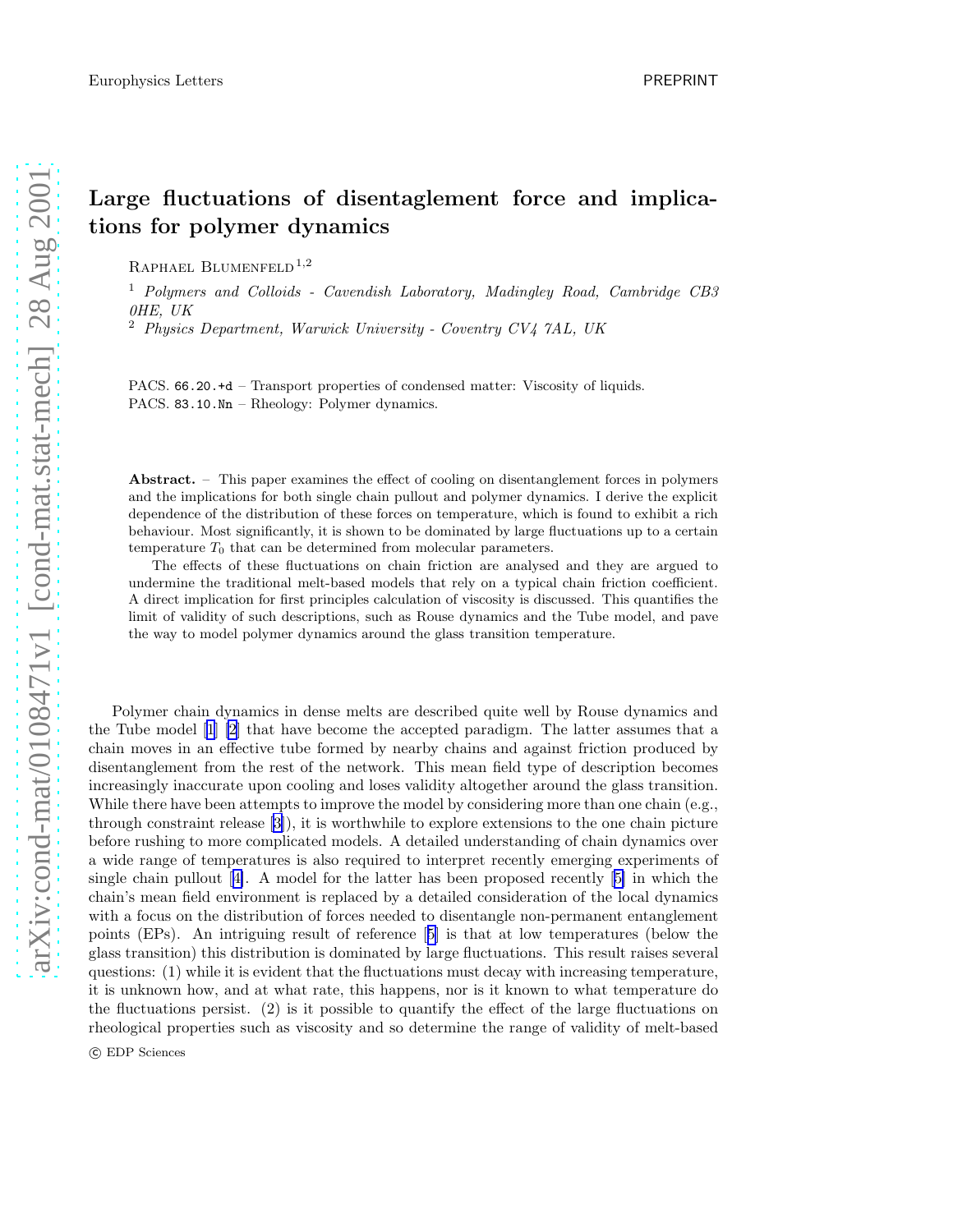

Fig.  $1 - A$  non-permanent entanglement: the black circle is an anchor perpendicular to the page plane around which the disentangling chain slides.

models? The latter issue is essential as a basis for modelling polymer dynamics around the glass transition temperature.

These issues are the subject of this Letter. The probability density function (PDF) of the disentanglement forces and its temperature dependence are derived. The PDF is found to exhibit a rich behaviour: At high temperatures it is sharply peaked around very small forces, as expected, but upon cooling the disentanglement forces increase and a broad local maximum develops. Below some temperature a gap appears at the low forces end which gradually increases until it becomes complete at very low temperatures. When this happens the PDF diverges at a value,  $f_0$ , which is determined by *molecular data*. An algebraic tail then appears at the large forces end of the PDF, giving rise to even larger fluctuations. I discuss the implications of these results for viscosity calculations from molecular information and derive the friction force on individual polymer chains. The connection between the broadening of the PDF and appearance of large fluctuations in chain friction is used to quantify how melt-based models break down in this regime.

We start by deriving the disentanglement threshold force distribution using the model introduced in[[5\]](#page-6-0). In this model a non-permanent EP is regarded as a local wrapping of one chain around an anchor chain which is fixed by the surrounding network. Disentanglement occurs when the wrapped chain slides around the anchor under a pulling force, as shown in fig. 1. The activation energy required to move m segments one position clockwise,  $E_b = mE$ , is determined by the molecular interactions and for anchors consisting of one chain  $m = 2$  is expected (e.g., as shown in fig. 1). The thicker the anchor the higher the value of  $E<sub>b</sub>$ . Tugging at bead 3 with an increasing force f in an arbitrary direction exerts a force  $(f \cos \theta)$  along the 2-3 link and the disentanglement force is the value of  $f$  when sliding starts. For simplicity, it is assumed that once a chain starts slipping it continues to do so until disentanglement is complete. Once disentangled, the portion of the chain immediately after it starts to uncoil, building stress on the next EP. This process continues until the entire chain is unraveled. At very low temperature, slipping occurs when the work needed to move the chain by one segment a is equal to the activation energy  $E_b$ ,  $f \cos \theta = E_b/a$ . The value of  $E_b/k_B$  (k<sub>B</sub> being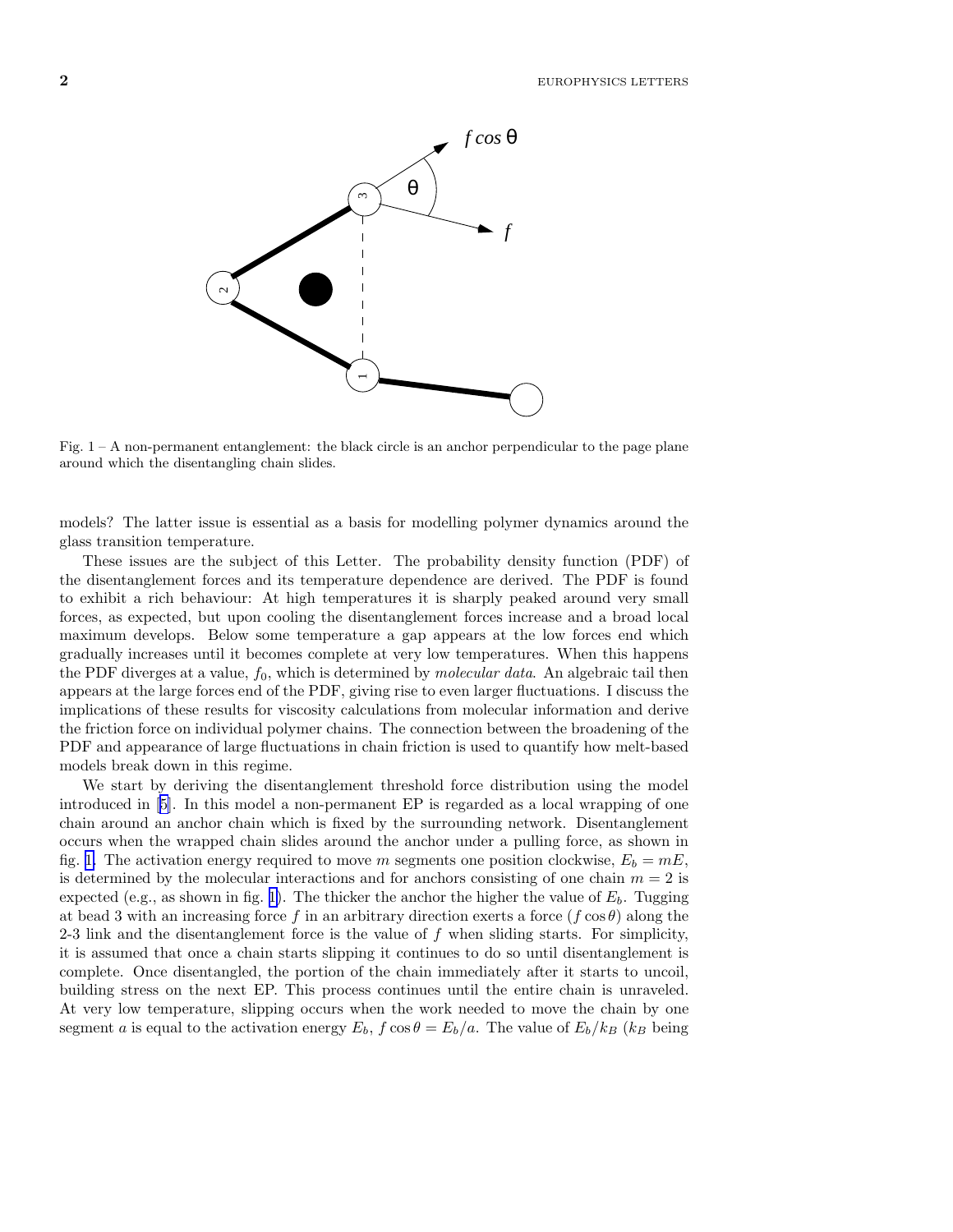<span id="page-2-0"></span>Boltzmann constant) is expected to depend only weakly on molecular weight. In reference[[5\]](#page-6-0) the force distribution was derived at low (essentially zero) temperature. Here we investigate the effect of both the distribution of  $\theta$  and the thermal fluctuations on the distribution of f.

Since equilibrated polymer networks are isotropic down to the scale of a few monomers the angle  $\theta$  is uniformly distributed but only values of  $\theta$  in the range  $0 < \theta < \theta_{max} \equiv \pi/2 - \epsilon$ need be considered. This is because: (i)  $\theta$  < 0 leads to unwrapping rather than sliding, and (ii) values of  $\theta$  too close to  $\pi/2$  are irrelevant because the forces required to overcome the threshold  $f_0$  in this regime are too large ( $\sim 1/\theta$ ) and would cause scission before sliding occurs. It follows that

$$
\cos \theta_{max} = E_b / (af_{scission}) \equiv \epsilon \ll 1 \tag{1}
$$

where  $f_{scission}$  is the force to rupture the chain and a is Kuhn's length. As the chain is pulled, the force on the EP steadily increases and disentanglement occurs when the energy input is larger than  $(E_b - af \cos \theta)$ . The probability of disentanglement to occur at all is therefore proportional to  $e^{-\beta(E_b-a\hat{f}\cos\theta)}$  when  $f\cos\theta < f_0$  and identically unity otherwise. The probability of the former scenario is

$$
P_1 = \int_{\gamma(f)}^{\theta_{max}} e^{-\beta (E_b - af \cos \theta)} \left[ 1 - \int_0^f e^{-\beta (E_b - af' \cos \theta)} df' \right] d\theta \tag{2}
$$

and the probability of the latter one is

$$
P_2 = \frac{1}{f\sqrt{(f/f_0)^2 - 1}} \left[ 1 - \int_0^f e^{-\beta(E_b - af'\cos(\gamma(f))} df' \right] \delta[\gamma(f) - \theta]. \tag{3}
$$

In these and the following expressions  $\beta = 1/k_BT$ ,  $\gamma(f) = \arccos(f_0/f)$ ,  $\delta(x)$  is Dirac's deltafunction and  $H(x)$  is the step function which is 1 for  $x > 0$  and 0 otherwise. The PDF that disentanglement occurs exactly when the pulling force reaches a value between f and  $f + df$ is therefore

$$
P(f,T)df = C(P_1 + P_2)df = C\left[\frac{H(f - f_0)}{f\sqrt{(f/f_0)^2 - 1}} + e^{-\beta E_b}S\right]df
$$
\n(4)

where

$$
S = -\frac{H(f - f_0)}{\sqrt{(f/f_0)^2 - 1}} \frac{e^{\beta a f_0} - 1}{\beta a f_0} + \int_{\gamma(f)}^{\theta_{max}} e^{\beta a f \cos \theta} \left[1 - \frac{e^{\beta a f \cos \theta} - 1}{\beta a \cos \theta} e^{-\beta E_b}\right] d\theta
$$

and the normalization constant is

$$
C = \left(\theta_{max} + e^{-\beta E_b} \int_0^{f_0/\epsilon} Sdf\right)^{-1} .
$$

When  $T \to 0 \, C \to 1/\theta_{max}$  and the PDF converges to the first term, reproducing in this limit the result of reference[[5\]](#page-6-0). The second term gives the probability density of thermally assisted disentanglement and governs the range  $f < f_0$ . Fig. [2](#page-3-0) shows  $P(f,T)$  generated numerically at  $T = 0.05, 0.1, 0.15, 0.2, 0.4$  and 0.9, where the temperature is measured in units of  $E_b/k_BT$ .

At  $T = 0.9$  the PDF is narrowly peaked around  $f \approx 0.05 f_0$  and as the temperature decreases it develops a maximum which moves towards higher values of f. Around  $T \approx 0.2$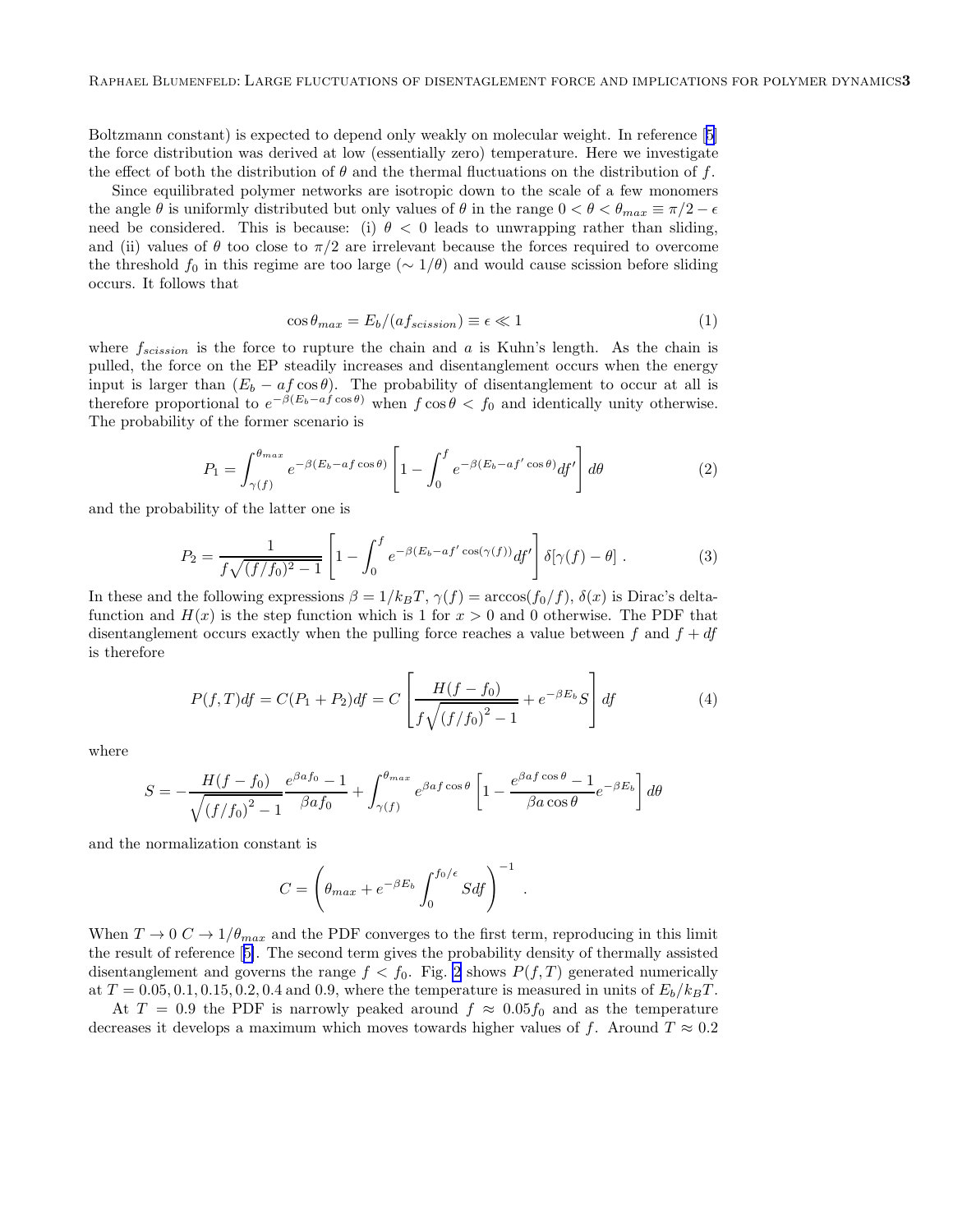<span id="page-3-0"></span> $4$  EUROPHYSICS LETTERS



Fig. 2 – The PDF of the disentanglement forces  $P_f(f)$  for  $T = 0.05(+)$ ,  $0.1(\diamond)$ ,  $0.15(*)$ ,  $0.2(+)$ ,  $0.4(\Box)$ and  $0.9(\times)$   $\beta E_b$ . Note the broadening and the development of a local maximum, which moves to larger forces with decreasing temperature.

the PDF is smeared almost over the entire range  $0 < f < f_0$  with a broad hump around  $f \approx 0.5f_0$ . The maximum sharpens again with further cooling while moving to higher values of f. Another notable feature is the appearance of a gap at small values of f as the temperature drops below  $T = 0.2$ , corresponding to an exponentially low probability of disentanglement by small forces. Around the same temperature a tail starts growing at values of f larger than  $f_0$ . Finally, as T approaches zero, the gap is complete in the sense that no force below  $f_0$  can cause disentanglement, the PDF is sharply peaked at  $f_0$  and the tail assumes the algebraic form of the first term in eq. [\(4](#page-2-0)). Fig. [3](#page-4-0) shows the dependence of the mean force,  $F = \langle f/f_0 \rangle$ , on temperature for  $N = 100$ . In principle,  $\langle f(T) \rangle$  should be computable directly from the PDF but the resulting expressions are cumbersome. Empirically, the data can be fitted very well empirically by

$$
\langle f/f_0 \rangle = A T^x e^{-y} + B \;, \tag{5}
$$

where  $A = 9 \pm 1$ ,  $x = 0.57 \pm 0.03$ ,  $y = 11.2 \pm 0.3$  and  $B = 0.037 \pm 0.002$ . It is important to note that the values of these parameters depend on molecular data through the dimensionless quantity  $\epsilon = E_b/(af_{scission})$ . This has the intriguing implication that changing the chemistry to vary  $E_b$  and  $f_{scission}$  can have strong effects on the dynamics and rheology in the manner described by the results below. The very low-temperature behavior  $(T < 0.1)$  is dominated by large fluctuations of the form

$$
\sqrt{\langle \delta^2 f \rangle} \sim \frac{1}{\sqrt{\epsilon}} + O\left(e^{-\beta E_b}\right) \tag{6}
$$

As the temperature increases the moments of  $f$  get smaller, the second term in eq. (6) becomes dominant, and the sensitivity to  $\epsilon$  is washed out. Both the long tail at low temperatures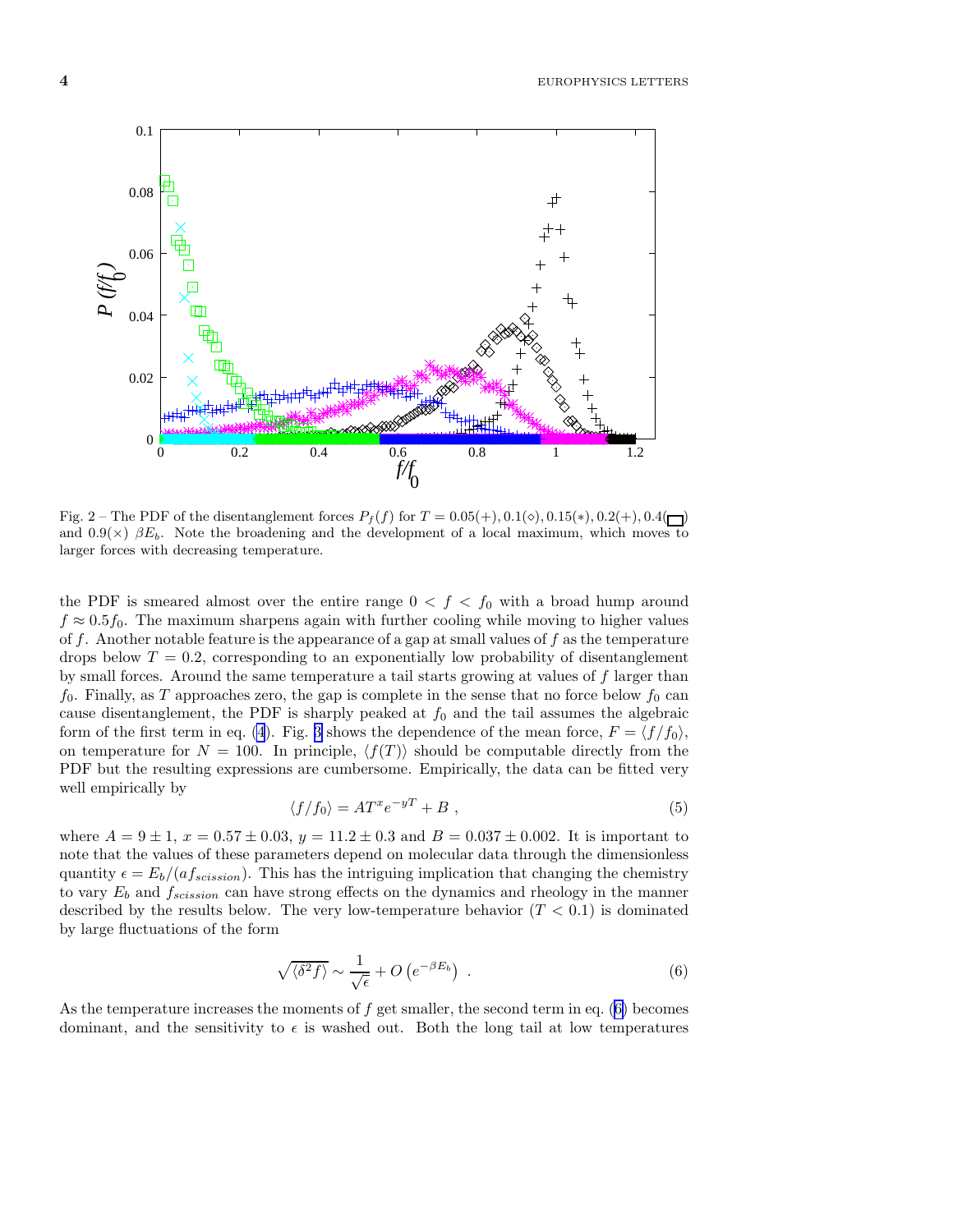<span id="page-4-0"></span>

Fig. 3 – The mean disentanglement force as a function of temperature. The points are obtained from a numerical calculation and the line is a power-exponential fit, eq. [\(5](#page-3-0)). Note that this curve is also proportionalto the viscosity  $\xi$ , eq. ([7](#page-5-0)).

and the broad distribution at intermediate temperatures suggest that large fluctuations are dominant below some temperature  $T_0$ . Note also that the smaller the value of  $\epsilon$  (the higher the value of  $f_{scission}$  the larger the fluctuations and therefore the higher is  $T_0$ , suggesting a way to manipulate  $T_0$  via the chemistry.

To estimate the crossover temperature  $T_0$  consider the relative width of the PDF,  $\Gamma \equiv$  $\langle \delta f^2 \rangle^{1/2} / \langle f \rangle$ . When  $\Gamma \ll 1$  fluctuations are insignificant and the force is well characterised by a typical value,  $f_{typ}$ . When  $\Gamma$  is of order 1, fluctuations dominate and this is not a good approximation. Figure 4 shows that  $\Gamma$  increases steadily with temperature up to  $T \approx 0.4$ and then saturates to a plateau,  $\Gamma_p \approx 0.8$ . Thus, fluctuations play a significant role at all temperatures up to  $T = 1$ . However, above  $T \approx 0.4$  the mean force is quite small and even the fluctuations cannot make it significantly large. As shown below, large force fluctuations lead to significant fluctuations of the chain friction coefficient, which mark the failure of melt-based models. Well above  $T_0$  thermal noise overwhelms the activation energy, the forces become negligibly small and the dynamics should converge to the Tube model.

To link these results to rheological behaviour, it is prudent to first establish the relation between chain friction and the disentanglement force distribution. Pulling a chain at a rate  $v$  consists of alternating uncoiling and disentanglement processes, giving rise to an oscillating pulling force. As the  $(n - 1)$ th EP dientangles the segment following it uncoils behaving as an entropic spring whose effective length is the chain segment between the pulling point,  $n = 0$ , and the nth EP. Once the force reaches the disentanglement threshold of the nth EP it disentangles and the force drops. Presuming equilibration on the time scale of this process, the drop of the force is to the value consistent with elasticity of an entropic spring longer by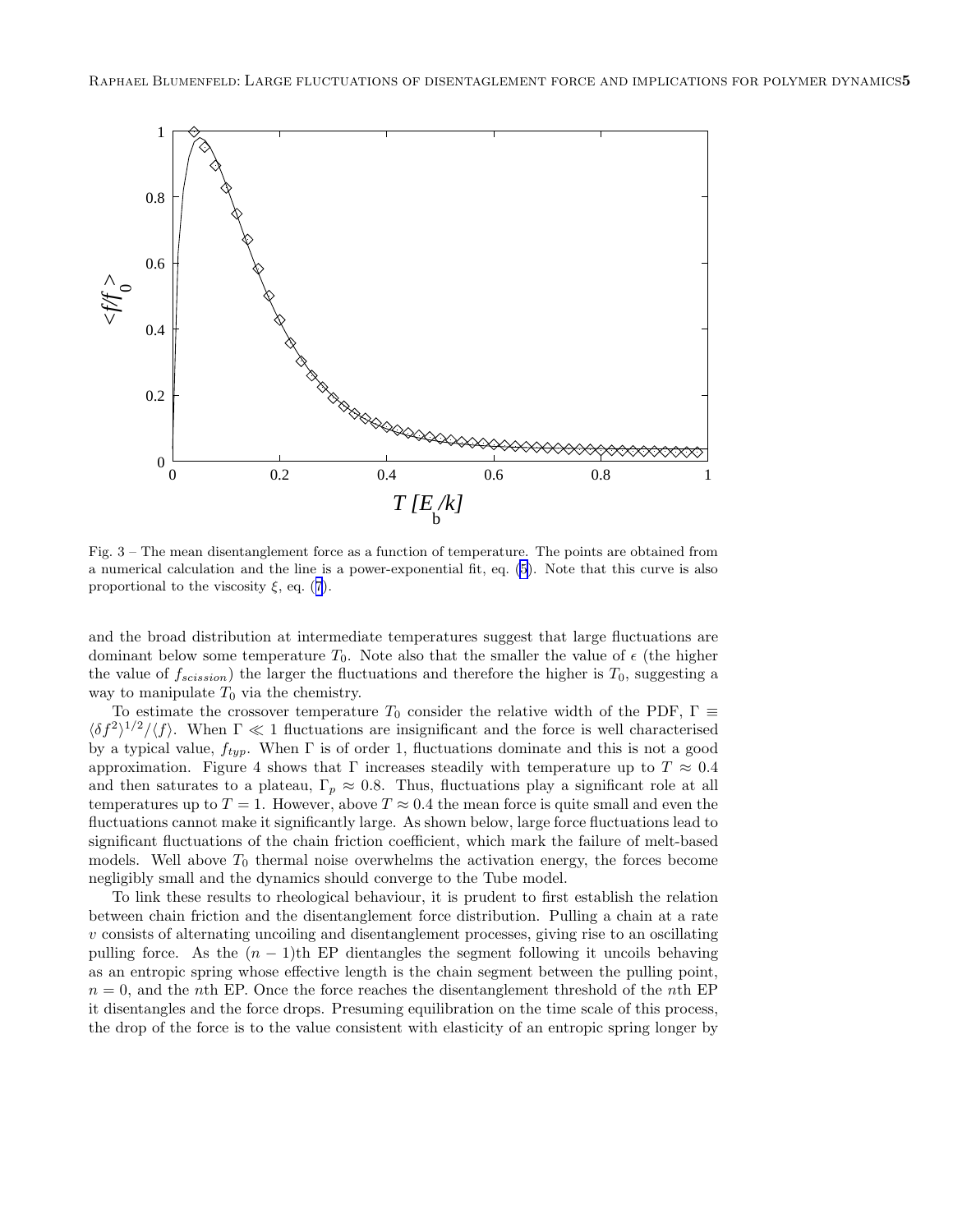<span id="page-5-0"></span>

Fig. 4 – The relative width,  $\Gamma = \langle \delta f^2 \rangle^{1/2} / \langle f \rangle$  as a function of temperature.

the segment between the nth and  $(n + 1)$ th EP. Now, the number of EPs disentangled per unit time  $\tau$  is  $N = (v\tau/l_0)$ , where  $l_0$  is the typical distance along the chain (measured in units of Kuhn's length a) between two successive EPs[[6\]](#page-6-0). The force invested is

$$
F = \tau^{-1} \sum_{n=1}^{N} \int_0^{t_n} f_n(t)dt = \langle f \rangle_N \tag{7}
$$

where  $t_n$  is the time between the disentanglements of the  $(n-1)$ th and nth EPs,  $f_n(t)$  is the force during the time interval  $t_n$ , and  $\langle ... \rangle_N$  indicates a time average for a given number of EPs  $N$ . To maintain a constant pulling rate,  $v$ , this force is balanced by friction and therefore  $\xi v = F$ . Therefore, fig. [3](#page-4-0) gives (up to a numerical factor)  $\xi(T)$  for a particular value of N. If the terms on the right hand side of eq. (7) have a typical value, g, then the friction is  $g/l_0$ . If, however,  $f_n$  is broadly distributed then Eq. (7) makes it immediately apparent that  $\xi$  can also suffer large fluctuations and its measured value may depend nontrivially on N. Furthermore, the sensitivity of the distribution of  $f_n$  to temperature affects directly the temperature dependence of the mean and the fluctuations of  $\xi$ . We therefore expect  $\xi$  to be characterised well by a typical value only above  $T_0$ , where the distribution of  $f_n$  is narrow. Below  $T_0$  its measured value should appear noisy. Large fluctuations in  $\xi$  undermine meltbased models of polymer dynamics. For example, Rouse dynamics are based on a Langevintype equation where the chain friction coefficient is presumed to have a typical constant value, and this description breaks down when the fluctuations of  $\xi$  become relevant. Similarly, the Tube model needs to be reconsidered when the chain friction is widely distributed. It is therefore suggested here that, in the absence of other mechanisms for the dynamics,  $T_0 \approx 0.4$  is the crossover temperature below which melt-based models for polymer dynamics break down.